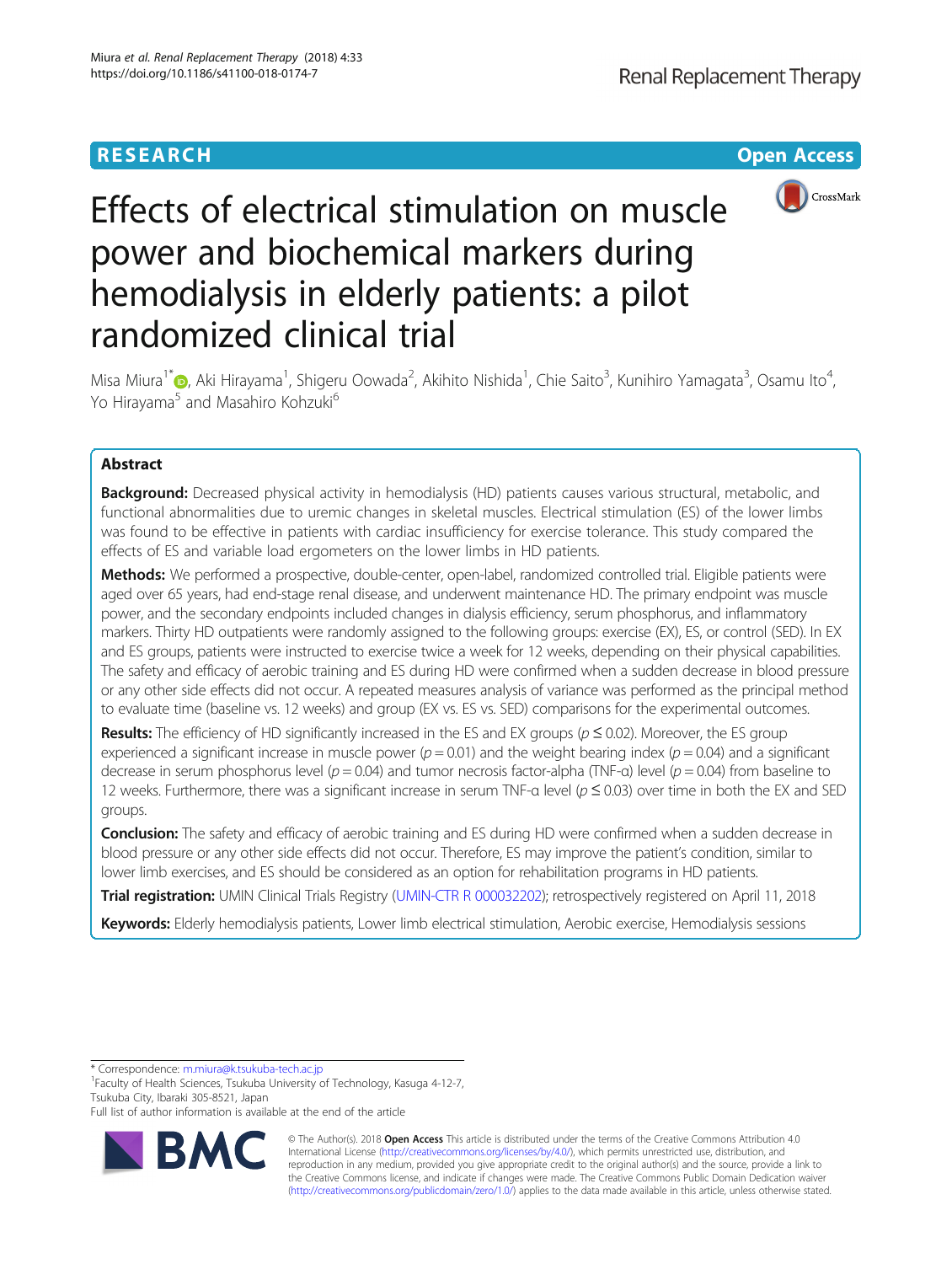# Background

Chronic kidney disease (CKD) is a major contemporary health problem. The number of patients with CKD continues to increase globally, with a current estimate of 2.6 million CKD patients worldwide [[1](#page-7-0)]. Patients with CKD are at a higher risk of various complications, such as high blood pressure and heart disease, in addition to the frequent occurrence of chronic inflammation, renal anemia, and sarcopenia [[2\]](#page-7-0). While exercise is reported to improve chronic inflammation [[3\]](#page-7-0), recent reports have noted that electrical stimulation (ES) is effective not only in patients with moderate to severe heart failure  $[4]$  $[4]$ , but also in hemodialysis (HD) patients  $[5]$  $[5]$ . ES and voluntary muscular contractions during cycle ergometer training are different ways of activating muscle fibers that influence a number of acute changes in the neuromuscular system  $[5]$  $[5]$ . ES activates type I muscle fibers, while anaerobic exercise activates type II muscle fibers. In addition, conventional training using cycle ergometers is a whole-body exercise, whereas ES is a static and localized body exercise. Therefore, ES might be effective for elderly patients undergoing HD who have disease complications.

Based on this perspective, achieving a higher training benefit in HD patients would be of great importance. However, effects of ES on physical function and indicators of biochemical changes in maintenance HD patients are unknown. Therefore, this study aimed to evaluate and compare the effects of ES on muscle strength, dialysis efficiency, and serum inflammatory markers, including cytokine factors in elderly patients undergoing maintenance HD.

# **Methods**

# Study design and participants

This study was a prospective, double-center, open-label, randomized controlled trial. Subjects included stable patients on maintenance HD who underwent outpatient HD treatments three times a week between February 2014 and March 2016 at two dialysis centers in Japan (Fig. 1). This study was approved by the Tohoku University Hospital Review Board (no. 2011-120-1) and the Tsukuba University of Technology Review Board (no. 05/02/2015). The study was also retrospectively registered on the UMIN Clinical Trials Registry (UMIN-CTR R 000032202).

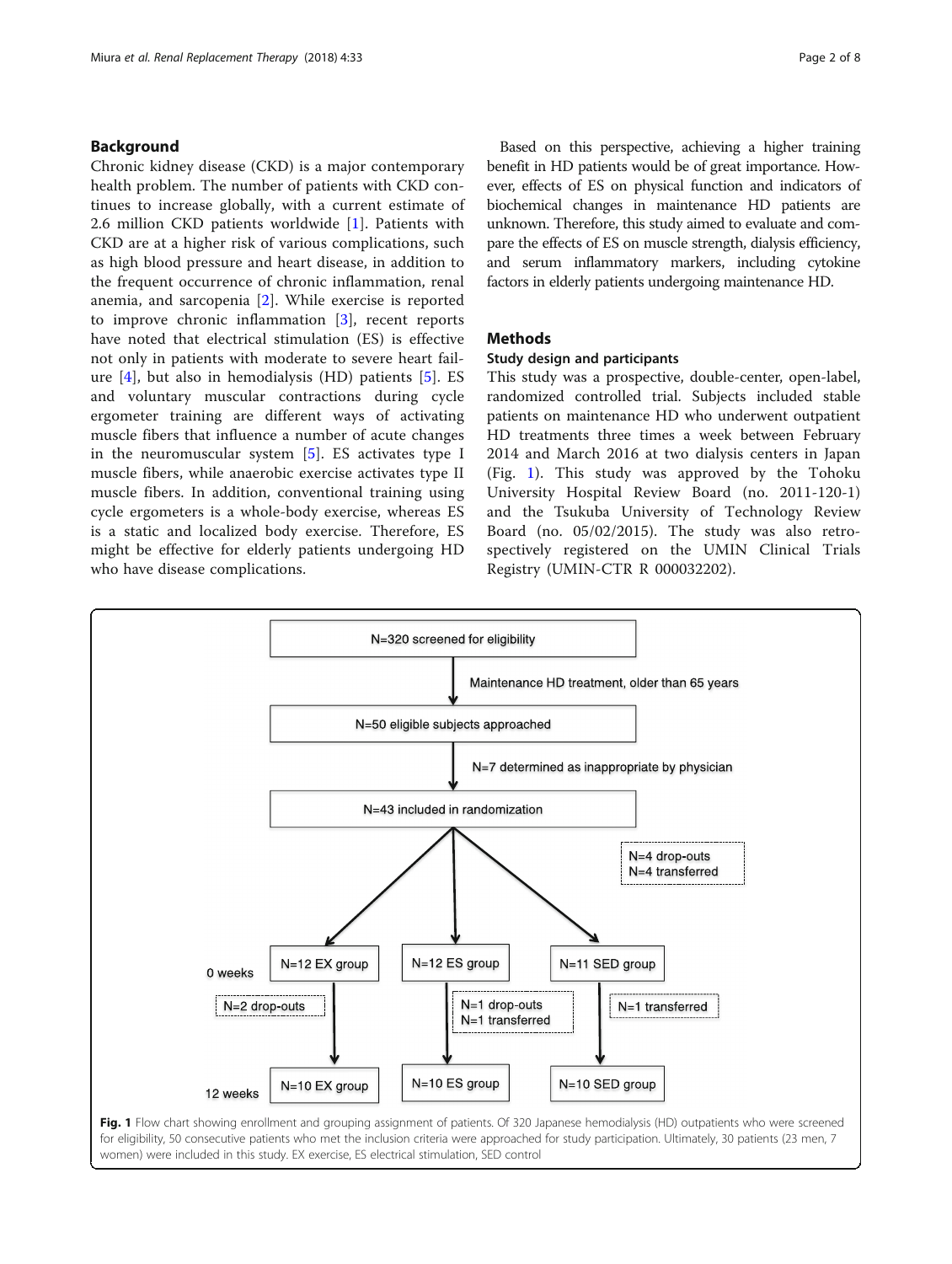At the initiation of the present study, we identified 320 patients who were undergoing maintenance HD at both dialysis centers. The inclusion criteria were as follows: (1) patients who underwent dialysis treatment for at least 3 months and (2) age older than 65 years. The exclusion criteria were (1) acute coronary syndrome, particularly unstable angina and acute myocardial infarction; (2) systolic blood pressure ≥ 180 mmHg or diastolic blood pressure ≥ 110 mmHg; and (3) patients who were determined as inappropriate for the study by the attending physician. The first 50 eligible patients were consecutively approached to participate in this study; however, 7 patients were further excluded because a physician determined that they were inappropriate for this study. As a result, 43 patients were initially included. Of these 43 patients, 13 patients withdrew from participation due to poor physical conditions. Finally, 30 subjects (23 men and 7 women) were randomly assigned to one of three groups ( $n = 10$  per group).

## Randomization

Eligible patients were randomized to one of three groups described below. After the first evaluation, randomization was generated using online software [\(www.random.org](http://www.random.org/)). The three groups included a group that exercised on a variable load ergometer (EX group), a group that underwent low-frequency ES of the lower limbs (ES group), and a group that underwent standard HD treatment without exercise (SED). The median age of the subjects was  $71.5 \pm 1.5$ 1.6 years, and their mean time on dialysis was  $10.7 \pm$ 1.9 years. All subjects were minimally active and exercised less than once per week before the intervention. After patient selection, the sequence of numbers was generated by researchers who were blinded to the study. Prior to the start of the intervention program, the sequence of numbers was only disclosed to the expert nurse or the physical therapist who was responsible for applying the respective treatment (ES, EX, or SED) to ensure concealment of the allocation sequence and to keep patients blinded to the type of intervention.

Using the G\*power statistics software (version 3.1; Heinrich-Heine-University, Düsseldorf, Germany), sample size calculation was performed based on a 5% alpha error and 80% power for a magnitude of effect of 1.181. To calculate the sample size, a mean between group difference of  $3.9 \pm 0.2$  kgf for muscle power of the quadriceps femoris (MPQ) was used, as reported by Banerjee et al. [[6\]](#page-7-0). According to the calculation performed, a sample of 10 subjects was required in each group.

# Data collection

Physical parameters included baseline demographic characteristics, hand grip strength, leg muscle force, and weight bearing index (WBI) conversion. Biochemical parameters included dialysis efficiency, serum blood urea nitrogen (BUN), phosphorus, high-density lipoprotein cholesterol (HDL-C), low-density lipoprotein cholesterol/ HDL-C (LDL-C/HDL-C), renal anemia indicators (ferritin [Fer] and transferrin saturation [TSAT]), nutritional status indicator (albumin), and inflammation markers (C-reactive protein [CRP], interleukin-6 [IL-6], and tumor necrosis factor-alpha [TNF- $\alpha$ ]). At baseline and 12 weeks after the intervention, these parameters were collected before the HD session and under the same conditions; all procedures were carried out using the same protocol at both dialysis centers.

#### Hand grip strength

At baseline and 12 weeks after the intervention, hand grip strength was measured before the HD session and under the same conditions by the expert nurse and physical therapists who were not informed about the study details. Hand grip strength was measured using the Smedley Hand Dynamometer (OG Giken, Okayama, Japan). Measurements were completed using the arm opposite to the arm in which vascular access was installed before the HD session. All measurements were performed with the patient in a seated position, the shoulder in adduction and in a neutral position, the elbow in 90° flexion, and the forearm in a neutral position. The test was conducted three times with the subject exerting maximum force to ensure reliability, and the mean value of these three trials was recorded [\[7\]](#page-7-0).

# Maximum isometric knee extensor muscle power of the quadriceps femoris (MPQ) and WBI conversion

At baseline and 12 weeks after the intervention, physical conditions were measured before the HD session and under the same conditions. Maximum isometric knee extensor MPQ was measured using a handheld dynamometer (IsoforceGT-300; OG Wellness Technologies Co., Ltd., Okayama, Japan) by the expert nurse and physical therapists who were not informed about the study details. MPQ was measured from an initial seated position squarely with the hip and the knee joints at a 90° angle. The test was measured twice on each leg, and the maximum value was used. The WBI was calculated as WBI = MPQ/body weight  $[8]$  $[8]$ .

#### Laboratory examination

At baseline and 12 weeks after the intervention, blood samples were collected after at least 12 h of fasting, and before the HD session, from an antecubital vein via venipuncture. Dialysis efficiency (represented using Kt/ V) was calculated from body weight and BUN levels before and after dialysis using the Daugirdas formula [\[9](#page-7-0)] as follows. Single-pool Kt/V was calculated monthly using urea kinetic modeling equations derived from the following equation: (post: pre-dialysis plasma BUN ratio to estimate k. T/v and npcr: mathematical modeling)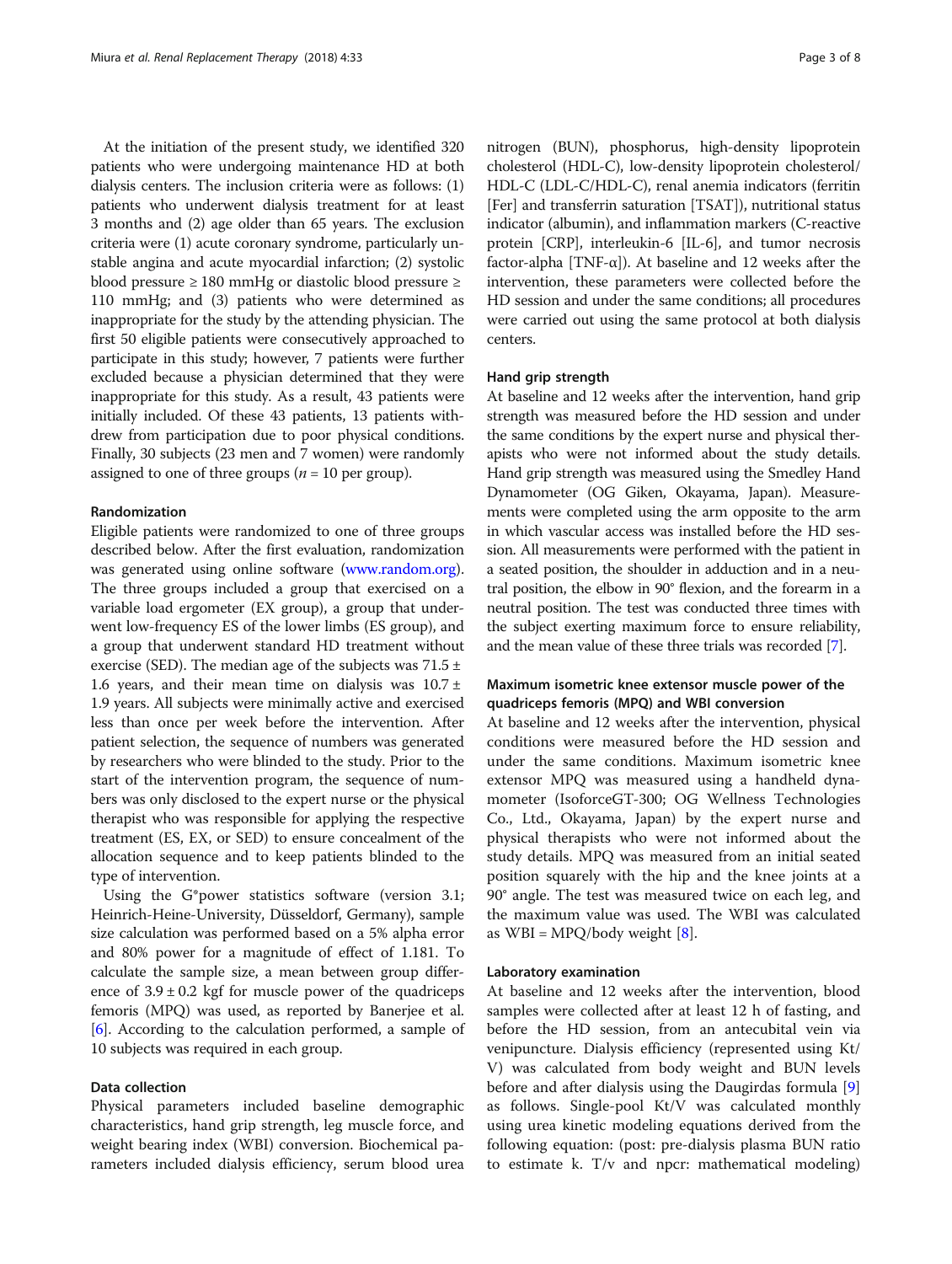(second-generation logarithmic estimates of single-pool variable volume kt/v: an analysis of error). Kt/V =  $-\ln(R)$  $-0.008 \times t$ ) + [(4–3.5 × R) × UF/W], where R is the ratio of post-dialysis to pre-dialysis serum BUN concentration,  $t$  is the duration of hemodialysis in hours, UF is the amount of ultrafiltration (in l) during the hemodialysis session, and *W* is the post-dialysis weight (in kg)  $[10]$  $[10]$ . Serum BUN, phosphorus, HDL-C, LDL-C/HDL-C, Fer, TSAT, albumin, CRP, IL-6, and TNF-α were analyzed at SRL Co., Ltd., Tokyo, Japan.

# Conventional aerobic training (exercise with variable load ergometers)

Subjects exercised for 1 h or less during the first half of the HD session twice a week for 12 consecutive weeks using a cycle ergometer (TE2-70; Showa Denki Co., Ltd., Osaka, Japan). Exercise duration was determined based on an exercise intensity relative to levels 11–13 on the Borg Rating of Perceived Exertion (RPE) scale. RPE was recorded, and time limits were set depending on the subject's physical conditions. The exercise was performed at an intensity where the subject's heart rate did not exceed 30 bpm above resting heart rate.

#### Low-frequency ES

A low-frequency ES device (Espurge, Ito Co., Ltd., Tokyo, Japan) was used. Electrodes were attached to the bilateral quadriceps femoris and [triceps surae muscles](http://ejje.weblio.jp/content/Triceps+surae+muscle). ES was applied at 10 Hz below the subject's pain threshold and was turned on and off in 20-s cycles. Subjects underwent ES for 1 h or less during the first half of the HD session twice a week for 12 consecutive weeks [\[4](#page-7-0), [5](#page-7-0)]. ES was applied such that the subject's heart rate did not exceed 30 bpm above resting heart rate.

#### Statistical analysis

Estimates of arithmetic mean and standard error were used as standard summary statistics while obtaining primary data. Prior to parametric data processing, we verified sample distribution normality (Shapiro-Wilk's test) and variance homogeneity. Two-way repeated measures analysis of variance was performed as the principal method to evaluate the outcomes of the experimental groups (ES, EX, and SED as independent, effect components) and sampling at different time points (as a dependent, pairwise component). A post hoc test was completed for variables with a significant difference depending on their parameters (Tukey-Kramer or Scheffé procedures). Greenhouse-Geisser correction was applied as Mauchly's test of sphericity was not met. SPSS 22.0 for Windows (IBM Corp., Armonk, NY, USA) was used for all analyses, and a value of  $p < 0.05$  was considered statistically significant.

# Results

Table 1 displays the subjects' baseline characteristics. There were no significant differences among the three groups at baseline in terms of age, male/female ratio, HD duration, body mass index, and diabetic nephropathy ratio (Table 1).

Physical parameters at baseline and 12 weeks after the intervention are presented in Table [2](#page-4-0). With the exception of hand grip strength, there were no significant differences among the groups at baseline. After the 12-week intervention, the EX group showed a significant improvement in hand grip strength (from  $19.7 \pm 0.7$  to  $21.9 \pm 0.8$  kg;  $p = 0.02$ ). In contrast, MPQ (from 13.1  $\pm$ 0.1 to  $15.7 \pm 1.6$  kgf;  $p = 0.01$ ) and WBI (from  $0.2 \pm 0.1$  to  $0.3 \pm 0.1$  kgf/kg;  $p = 0.04$ ) significantly increased in the ES group only.

Biochemical parameters at baseline and 12 weeks after the intervention are presented in Table [3](#page-5-0). Dialysis efficiency (evaluated via Kt/V) significantly improved in both the ES (from  $1.3 \pm 0.0$  to  $1.5 \pm 0.0$ ;  $p = 0.01$ ) and EX groups (from  $1.3 \pm 0.0$  to  $1.5 \pm 0.0$ ;  $p = 0.02$ ), but not in the SED group. Phosphorus level significantly decreased (from  $6.0 \pm 0.0$  to  $4.7 \pm 0.1$  mg/dl;  $p = 0.04$ ) in the ES group. HDL-C level significantly decreased in the both the EX and ES groups; however, LDL-C/HDL-C level did not significantly change in these groups. Regarding immunological factors, in the EX group, serum CRP level significantly decreased (from  $0.7 \pm 0.1$  to  $0.4 \pm$ 0.1 mg/dl;  $p = 0.04$ ), while serum TNF- $\alpha$  level significantly increased (from  $6.5 \pm 1.0$  to  $7.0 \pm 0.3$  pg/ml;  $p =$ 0.03). Similarly, serum TNF-α level increased (from 6.2  $\pm$  0.5 to 9.3  $\pm$  0.8 pg/ml;  $p = 0.02$ ) in the SED group, with no change detected in serum CRP after the 12-week intervention. Conversely, although serum CRP did not change, serum TNF-α level significantly decreased (from 6.7 ± 0.3 to  $4.5 \pm 0.1$  pg/ml;  $p = 0.04$ ) in the ES group.

Table 1 Patient baseline characteristics separated by experimental groups

| Parameter                  |               |               | ES $(n = 10)$ EX $(n = 10)$ SED $(n = 10)$ | p value* |
|----------------------------|---------------|---------------|--------------------------------------------|----------|
| Age (years)                | $68.6 + 1.4$  | $72.1 + 0.7$  | $69.9 + 0.9$                               | 0.78     |
| Male/female                | 7/3           | 8/2           | 8/2                                        | 0.85     |
| Duration of<br>HD (months) | $126.0 + 8.4$ | $111.6 + 4.8$ | $123.6 + 3.6$                              | 0.10     |
| BMI ( $kg/m2$ )            | $22.0 + 0.9$  | $22.0 + 0.6$  | $22.0 + 0.7$                               | 0.99     |
| Diabetic nephropathy       | 60.0%         | 70%           | 60%                                        | 0.89     |

Categorical data are presented as absolute number and percentage and continuous variables are presented as mean ± standard error ES electrical stimulation of the leg extensors was applied to the patients during hemodialysis, EX the exercise-training group performed ergometertraining exercise during hemodialysis, SED the control group consisted of patients without exercise, HD hemodialysis, BMI body mass index \*Group comparisons were analyzed via the Kruskal-Wallis test and one-way analysis of variance for continuous parameters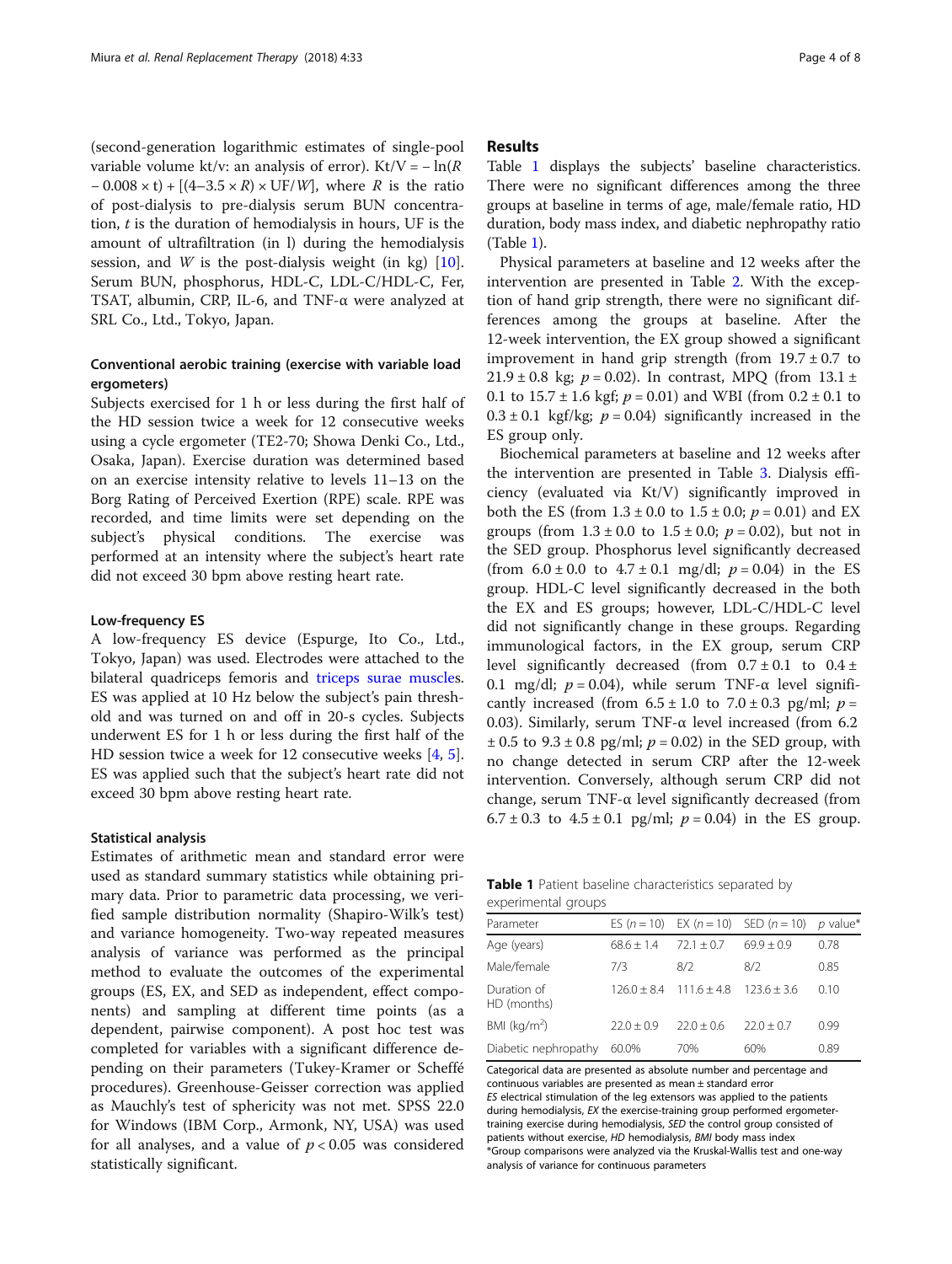<span id="page-4-0"></span>**Table 2** Changes in physical parameters in the ES ( $n = 10$ ), EX  $(n = 10)$ , and SED  $(n = 10)$  groups

| Parameter                          | Mean $\pm$ SE  |                                    | Time* ( $p$ value) | Repeated measures               |  |
|------------------------------------|----------------|------------------------------------|--------------------|---------------------------------|--|
|                                    | Baseline       | 12 weeks                           |                    | ANOVA <sup>+</sup> ( $p$ value) |  |
| Hand grip (kg)                     |                |                                    |                    |                                 |  |
| ES                                 |                | $17.0 \pm 0.7$ $18.8 \pm 0.8$ 0.14 |                    | Group 0.01                      |  |
| EX                                 |                | $19.7 \pm 0.7$ $21.9 \pm 0.8$ 0.02 |                    | Time 0.04                       |  |
| <b>SED</b>                         |                | $27.9 + 0.7$ $26.1 + 0.8$ 0.22     |                    | Interaction 0.41                |  |
| Group <sup>#</sup><br>$(p$ value)  | 0.01           | 0.44                               |                    |                                 |  |
| MPQ (kgf)                          |                |                                    |                    |                                 |  |
| ES                                 | $13.1 \pm 0.1$ | $15.7 \pm 1.6$                     | 0.01               | Group 0.53                      |  |
| EX                                 | $9.2 \pm 0.3$  | $10.0 \pm 0.4$                     | 0.24               | Time 0.04                       |  |
| <b>SED</b>                         | $9.3 \pm 0.2$  | $9.1 \pm 0.2$                      | 0.43               | Interaction 0.78                |  |
| Group <sup>†</sup><br>$(p$ value)  | 0.30           | 0.01                               |                    |                                 |  |
| WBI (kgf/kg)                       |                |                                    |                    |                                 |  |
| ES                                 | $0.2 \pm 0.1$  | $0.3 \pm 0.1$                      | 0.04               | Group 0.69                      |  |
| EX                                 | $0.2 \pm 0.0$  | $0.2 \pm 0.1$                      | 0.11               | Time 0.02                       |  |
| <b>SED</b>                         | $0.2 \pm 0.0$  | $0.2 \pm 0.0$                      | 0.33               | Interaction 0.73                |  |
| Group <sup>#</sup> $(p)$<br>value) | 0.32           | 0.51                               |                    |                                 |  |

ES electrical stimulation, EX exercise, SED control, SE standard error, ANOVA analysis of variance, MPQ muscular power of the quadriceps, WBI weight bearing index

\*Time-related differences within each group analyzed via post hoc test was completed for variables with a significant difference depending on their parameters (Tukey-Kramer or Scheffé procedures). Greenhouse-Geisser correction was applied as Mauchly's test of sphericity was not met pairwise †Main effects (time and group) and interaction effect (time by group) analyzed via two-way repeated measures ANOVA

‡Group comparisons within each time point analyzed via post hoc test

There were no significant changes in other parameters and in group differences.

# Discussion

To our knowledge, the present study was the first to investigate the effect of ES of skeletal muscles and aerobic training on physical function and biochemical parameters in elderly patients with CKD. Our major finding was that MPQ, WBI, Kt/V, serum phosphorus, and TNF-α level significantly changed from baseline to 12 weeks after the intervention in the ES group; however, there were no significant differences among the three groups at baseline for any parameters, except for hand grip strength. Additionally, in the EX and ES groups, HDL-C level significantly decreased from baseline to 12 weeks after the intervention, but no change was observed for LDL-C/HDL-C level. Therefore, these results support our hypothesis that training twice per week for 12 weeks during HD sessions in elderly patients with ESRD improves physical function and biochemical markers without any adverse effects.

However, the indicators of muscle power for the lower limbs (MPQ and WBI) significantly changed in the ES group only. The major difference between exercising on a cycle ergometer and lower leg ES is that the former is an endurance exercise of the lower limbs [\[11](#page-7-0)], whereas the latter induces muscle contraction without local articular exercise [[4\]](#page-7-0). Both cycle exercise and lower limb ES involve muscle contraction. During cycle exercises, the appropriate number of motor units is recruited according to the exercise intensity, whereas ES may activate all motor units simultaneously [\[12](#page-7-0)]. That is, the major difference may be the possibility of ES to recruit the same number of motor units as high intensity exercises even at a low intensity. In the present study, the EX and ES groups conducted aerobic exercises at the same intensity (RPE 11–13). A preliminary experiment of expired gas measurement in two healthy individuals who underwent cycle ergometer exercise and lower leg ES revealed that the exercise was at or below an anaerobic threshold level for both tests. Therefore, the following reasons explain the lack of changes in muscle power in the EX group. Meanwhile, hand grip strength significantly improved in both the ES and EX groups. Several studies reported that improvement of muscle power in the lower limbs correlated with that in the upper limbs [[13](#page-7-0)–[15](#page-7-0)], which was similar with the results of the current study.

First, the exercise completed in this study was an endurance training of whole-body exercise [\[16](#page-7-0)], which may have improved endurance but was likely not enough to improve power in the EX group. The present study showed that in the ES group, MPQ increased while HDL-C significantly decreased with no changes in the other parameters. Although there is evidence that physical activity is beneficial in the general population, more work is required to determine the overall effects of exercise on physical activity in elderly patients with ESRD. Second, the exercise was performed at an RPE of 11–13 in the EX group, which may not have been high enough to reinforce muscle strength [\[17](#page-7-0)]. However, changes were observed in the ES and SED groups, as well as significant changes in inflammation markers CRP and TNF-α after the 12-week intervention. In addition, Kt/V significantly increased after the intervention in the ES and EX groups, whereas serum phosphorus and serum TNF-α levels significantly decreased in the ES group only. According to previous studies [\[4](#page-7-0), [5](#page-7-0), [18\]](#page-7-0), ES of the legs was equally effective as exercise, but its effects were dependent on localized increases in muscular strength [[19\]](#page-7-0). The present results also demonstrate that WBI increased because the leg muscles were strengthened. The reason for this finding is that ES only affects local function. Several investigators have examined the effects of repeated ES on muscle strength and reported increased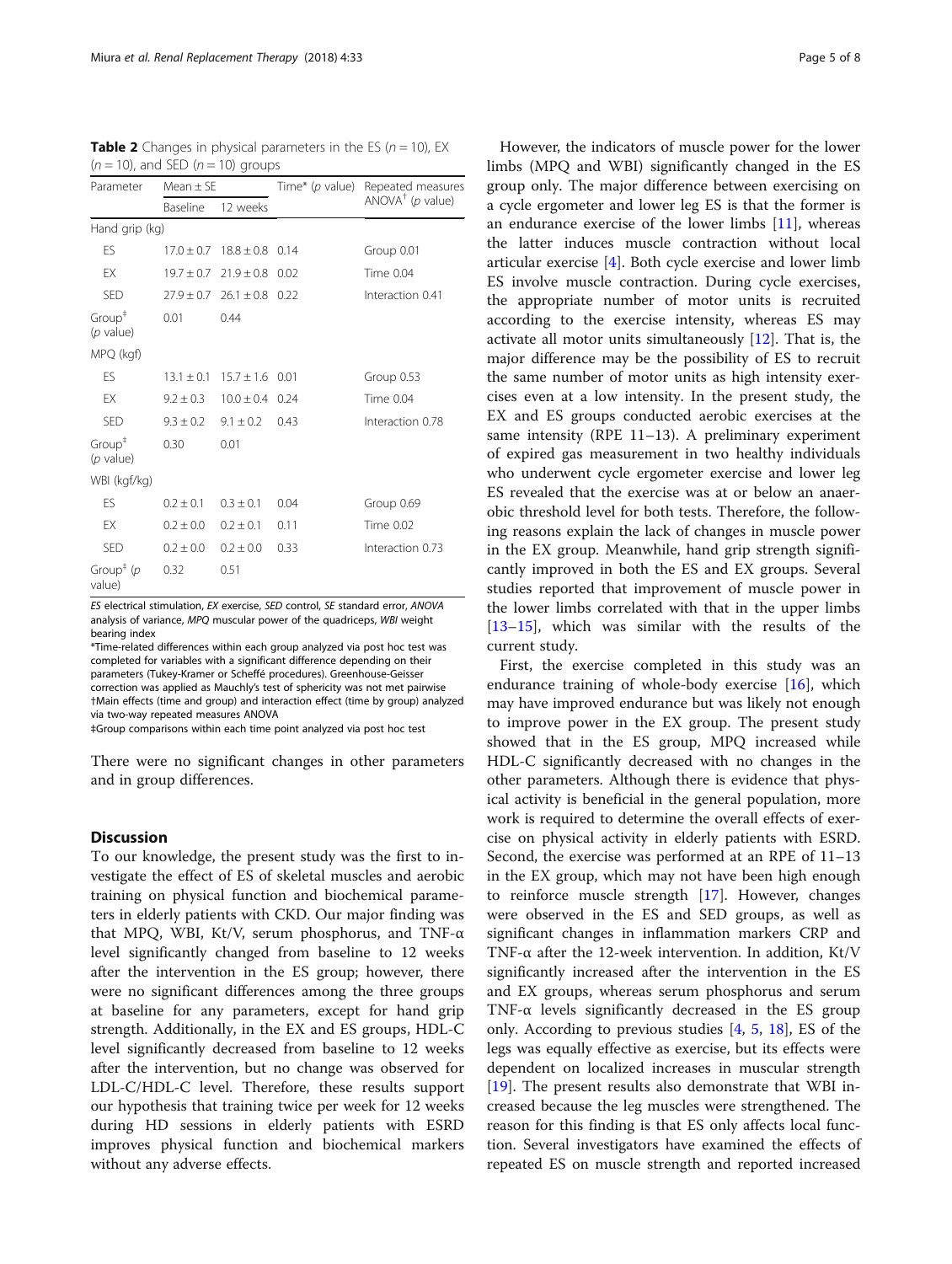<span id="page-5-0"></span>**Table 3** Changes in biochemical parameters in the ES  $(n = 10)$ ,

| EX ( $n = 10$ ), and SED ( $n = 10$ ) groups |                   |                     |           |                     |
|----------------------------------------------|-------------------|---------------------|-----------|---------------------|
| Parameter                                    | Mean $\pm$ SE     |                     | Time*     | Repeated measures   |
|                                              | Baseline          | 12 weeks            | (p value) | ANOVA $†$ (p value) |
| Kt/V                                         |                   |                     |           |                     |
| ES                                           | $1.3 \pm 0.0$     | $1.5 \pm 0.0$       | 0.01      | Group 0.04          |
| EX                                           | $1.3 \pm 0.0$     | $1.5 \pm 0.0$       | 0.02      | Time 0.01           |
| SED                                          | $1.3 \pm 0.0$     | $1.3 \pm 0.0$       | 0.47      | Interaction 0.65    |
| Group <sup>#</sup><br>$(p$ value)            | 0.23              | 0.04                |           |                     |
| BUN (mg/dl)                                  |                   |                     |           |                     |
| ES                                           | $6.7 \pm 0.3$     | $5.5 \pm 0.1$       | 0.35      | Group 0.93          |
| EX                                           | $5.5 \pm 0.1$     | $5.0 \pm 0.3$       | 0.58      | Time 0.49           |
| SED                                          | $6.2 \pm 0.5$     | $6.3 \pm 0.8$       | 0.33      | Interaction 0.95    |
| Group <sup>#</sup><br>$(p$ value)            | 0.977             | 0.908               |           |                     |
| Phosphorus (mg/dl)                           |                   |                     |           |                     |
| ES                                           | $6.0 \pm 0.0$     | $4.7 \pm 0.1$       | 0.04      | Group 0.04          |
| EX                                           | $5.3 \pm 0.1$     | $5.1 \pm 0.1$       | 0.52      | <b>Time 0.04</b>    |
| <b>SED</b>                                   | $4.7 \pm 0.1$     | $5.4 \pm 0.1$       | 0.50      | Interaction 0.43    |
| Group <sup>†</sup><br>$(p$ value)            | 0.39              | 0.59                |           |                     |
| Potassium (mEq/l)                            |                   |                     |           |                     |
| ES                                           | $5.3 \pm 0.1$     | $5.0 \pm 0.0$       | 0.08      | Group 0.93          |
| EX                                           | $4.8 \pm 0.1$     | $4.6 \pm 0.2$       | 0.88      | Time 0.74           |
| SED                                          | $4.7 \pm 0.1$     | $4.8 \pm 0.1$       | 0.96      | Interaction 0.63    |
| Group <sup>#</sup> $(p)$<br>value)           | 0.55              | 0.59                |           |                     |
| Alb (g/dl)                                   |                   |                     |           |                     |
| ES                                           | $3.6 \pm 0.0$     | $3.5 \pm 0.0$       | 0.58      | Group 0.72          |
| EX                                           | $3.4 \pm 0.1$     | $3.5 \pm 0.0$       | 0.55      | Time 0.95           |
| SED                                          | $3.6 \pm 0.0$     | $3.6 \pm 0.0$       | 0.80      | Interaction 0.07    |
| Group <sup>#</sup> $(p)$<br>value)           | 0.69              | 0.91                |           |                     |
| $Hb$ (g/dl)                                  |                   |                     |           |                     |
| ES                                           | $10.4 \pm 0.1$    | $10.3 \pm 0.1$      | 0.91      | Group 0.21          |
| EX                                           | $10.8 \pm 0.1$    | $10.3 \pm 0.1$      | 0.41      | Time 0.49           |
| SED                                          | $11.0 \pm 0.1$    | $11.0 \pm 0.1$      | 0.91      | Interaction 0.77    |
| Group <sup>#</sup><br>$(p$ value)            | 0.766             | 0.309               |           |                     |
| Fer (ng/ml)                                  |                   |                     |           |                     |
| ES                                           | $118.9 +$<br>11.9 | $181.4 \pm$<br>15.9 | 0.24      | Group 0.10          |
| EX                                           | $133.7 +$<br>11.9 | $179.3 \pm$<br>17.4 | 0.11      | Time 0.07           |
| SED                                          | $84.5 \pm 3.8$    | $91.1 \pm 6.1$      | 0.79      | Interaction 0.43    |
| Group <sup>†</sup><br>$(p$ value)            | 0.43              | 0.20                |           |                     |
| TSAT (%)                                     |                   |                     |           |                     |
| ES                                           | $22.6 \pm 0.5$    | $24.7 \pm 0.8$      | 0.48      | Group 0.09          |

| <b>Table 3</b> Changes in biochemical parameters in the ES ( $n = 10$ ), |  |  |
|--------------------------------------------------------------------------|--|--|
| EX ( $n = 10$ ), and SED ( $n = 10$ ) groups (Continued)                 |  |  |

| Repeated measures<br>ANOVA <sup>+</sup> ( $p$ value) | Time*<br>$(p$ value) | Mean $\pm$ SE  |                | Parameter                                                                                                                                                                                                                                  |
|------------------------------------------------------|----------------------|----------------|----------------|--------------------------------------------------------------------------------------------------------------------------------------------------------------------------------------------------------------------------------------------|
|                                                      |                      | 12 weeks       | Baseline       |                                                                                                                                                                                                                                            |
| Time 0.07                                            | 0.50                 | $24.8 \pm 0.6$ | $21.9 \pm 0.5$ | EX                                                                                                                                                                                                                                         |
| Interaction 0.43                                     | 0.53                 | $26.5 \pm 1.0$ | $23.5 \pm 0.9$ | <b>SED</b>                                                                                                                                                                                                                                 |
|                                                      |                      | 0.89           | 0.90           | Group <sup>#</sup><br>(p value)                                                                                                                                                                                                            |
|                                                      |                      |                |                | HDL-C (mg/dl)                                                                                                                                                                                                                              |
| Group 0.16                                           | 0.03                 | $47.9 \pm 0.7$ | $50.6 \pm 1.1$ | ES                                                                                                                                                                                                                                         |
| <b>Time 0.04</b>                                     | 0.03                 | $45.1 \pm 1.2$ | $43.2 \pm 0.8$ | EX                                                                                                                                                                                                                                         |
| Interaction 0.69                                     | 0.13                 | $43.4 \pm 1.1$ | $43.2 \pm 1.3$ | <b>SED</b>                                                                                                                                                                                                                                 |
|                                                      |                      | 0.47           | 0.27           | Group <sup>†</sup><br>(p value)                                                                                                                                                                                                            |
|                                                      |                      |                |                | LDL-C/HDL-C                                                                                                                                                                                                                                |
| Group 0.52                                           | 0.39                 | $1.9 \pm 0.1$  | $1.8 \pm 0.1$  | ES                                                                                                                                                                                                                                         |
| Time $0.22$                                          | 0.58                 | $2.0 \pm 0.1$  | $2.0 \pm 0.1$  | <b>FX</b>                                                                                                                                                                                                                                  |
| Interaction 0.87                                     | 0.37                 | $2.2 \pm 0.1$  | $2.1 \pm 0.0$  | <b>SED</b>                                                                                                                                                                                                                                 |
|                                                      |                      | 0.79           | 0.51           | Group <sup>#</sup><br>(p value)                                                                                                                                                                                                            |
|                                                      |                      |                |                | CRP (mg/dl)                                                                                                                                                                                                                                |
| Group 0.41                                           | 0.47                 | $0.3 \pm 0.1$  | $0.4 \pm 0.1$  | ES                                                                                                                                                                                                                                         |
| <b>Time 0.04</b>                                     | 0.04                 | $0.4 \pm 0.1$  | $0.7 \pm 0.1$  | EX                                                                                                                                                                                                                                         |
| Interaction 0.75                                     | 0.70                 | $0.2 \pm 0.0$  | $0.2 \pm 0.0$  | <b>SED</b>                                                                                                                                                                                                                                 |
|                                                      |                      | 0.80           | 0.46           | Group <sup>‡</sup><br>$(p$ value)                                                                                                                                                                                                          |
|                                                      |                      |                |                | IL-6 (pg/mL)                                                                                                                                                                                                                               |
| Group 0.61                                           | 0.89                 | $6.9 \pm 0.5$  | $6.7 \pm 0.2$  | ES                                                                                                                                                                                                                                         |
| Time 0.25                                            | 0.48                 | $4.6 \pm 0.2$  | $4.4 \pm 0.2$  | EX                                                                                                                                                                                                                                         |
| Interaction 0.93                                     | 0.14                 | $6.5 \pm 0.4$  | $5.4 \pm 0.3$  | <b>SED</b>                                                                                                                                                                                                                                 |
|                                                      |                      | 0.55           | 0.38           | Group <sup>#</sup><br>$(p$ value)                                                                                                                                                                                                          |
|                                                      |                      |                |                | TNF-a (pg/ml)                                                                                                                                                                                                                              |
| Group 0.23                                           | 0.04                 | $4.5 \pm 0.1$  | $6.7 \pm 0.3$  | ES                                                                                                                                                                                                                                         |
| <b>Time 0.04</b>                                     | 0.04                 | $7.0 \pm 0.3$  | $6.5 \pm 1.0$  | EX                                                                                                                                                                                                                                         |
| Interaction 0.32                                     | 0.03                 | $9.3 \pm 0.8$  | $6.2 \pm 0.5$  | <b>SED</b>                                                                                                                                                                                                                                 |
|                                                      |                      | 0.03           | 0.40           | Group <sup>†</sup><br>$(p$ value)                                                                                                                                                                                                          |
|                                                      |                      |                |                | ES electrical stimulation, EX exercise, SED control, SE standard error, ANOVA<br>analysis of variance, MPQ muscular power of the quadriceps, WBI weight<br>bearing index, ES electrical stimulation, EX exercise, SED control, SE standard |

error, ANOVA analysis of variance, Kt/V hemodialysis efficiency, BUN blood urea nitrogen, Alb albumin, Hb hemoglobin, Fer ferritin, TSAT transferrin saturation, HDL-C high-density lipoprotein cholesterol, LDL-C low-density lipoprotein cholesterol, CRP C-reactive protein, IL6 interleukin-6, TNF-α tumor necrosis factor-alpha

\*Time-related differences within each group analyzed via post hoc test was completed for variables with a significant difference depending on their parameters (Tukey-Kramer or Scheffé procedures). Greenhouse-Geisser correction was applied as Mauchly's test of sphericity was not met pairwise †Main effects (time and group) and interaction effect (time by group) analyzed via two-way repeated measures ANOVA

‡Group comparisons within each time point analyzed via post hoc test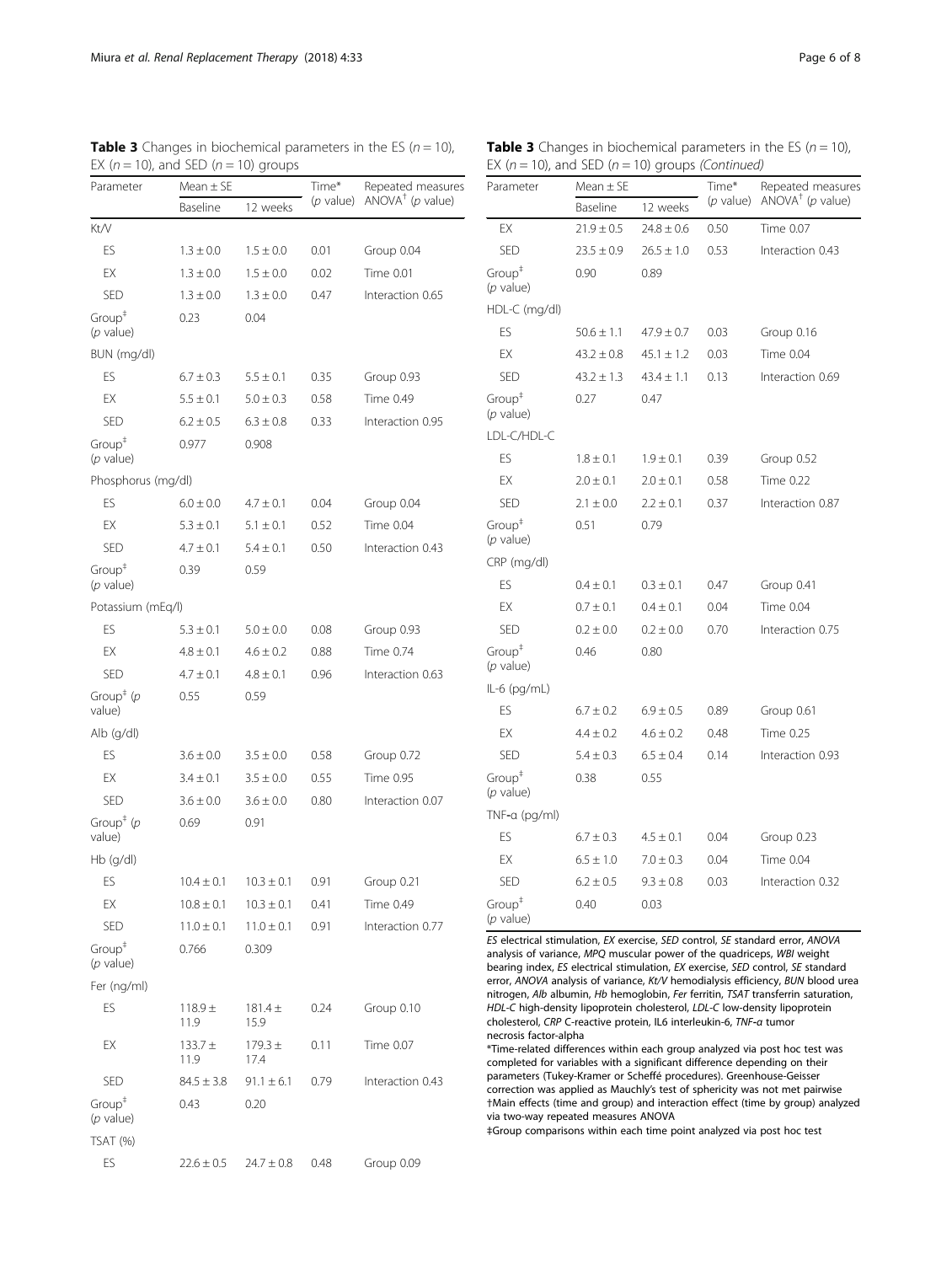strength of the skeletal muscles, improved muscle contraction in patients after knee surgery, and decreased atrophy. These findings indicate that ES might prevent and ameliorate disuse atrophy due to immobilization without requiring excessive effort.

However, there were no changes in anemia- and cholesterol-related factors from baseline to the end of the intervention. The exercise intensity and limited intervention duration (12 weeks) may not have been sufficient to induce changes in these factors. Problems specific to ES include the potential for local skin burns or irritation, electrode sensitivity, autonomic dysreflexia, surface burns, and skin inflammation. Previous studies reported that exercise training could be performed during HD sessions without any adverse effects. Likewise, our subjects did not experience any adverse effects, such as a sudden drop in blood pressure or cardiovascular disease.

On the other hand, previous studies reported that exercise improves inflammation; however, in the current study, serum CRP level significantly decreased after the intervention in the EX group and serum TNF- $\alpha$  level significantly increased. This elucidates that CRP is an indicator of systemic inflammation, whereas TNF-α can fluctuate with exercise and cause changes in psychological or physiological conditions, in addition to inflammation [[20](#page-7-0)]. Therefore, it is reasonable that the CRP and TNF- $\alpha$  levels diverged in the present study.

In addition, serum phosphorus level decreased in the ES group only. We believe that this was an effect of muscle contraction on phosphorus metabolism, as explained in previous research [[21](#page-7-0)]. The onset of poor physical condition was associated with bone metabolism, and the emergence of sarcopenia was accompanied by increased levels of inflammatory factors TNF-α and IL-6 [\[22\]](#page-7-0).

Furthermore, subjects in both the EX and ES groups were able to safely undergo the intervention without shunt trouble, sudden drop in blood pressure, or the need for fluid replacement. Previous studies also reported that intra-dialytic exercise prolongs vital prognosis without adverse events [\[23](#page-7-0)]. Likewise, ES has also been safely conducted in previous studies without causing skin problems or new-onset heart failure [[4,](#page-7-0) [24\]](#page-7-0). Therefore, ES of the lower limbs has beneficial effects on muscle power, systemic inflammation, and the prevention of falls in elderly patients undergoing HD.

Some limitations of our study should be considered. First, the study involved a relatively small sample size, and the study period was too short to determine long-term effects of exercise. Future examinations on efficacy should include a larger sample size and include a selection of resistance training adapted for Asian patients of advanced age.

# Conclusion

ES of the legs and cycle exercise can be safely performed during dialysis. A comparison of ES and EX suggested that ES was more effective in improving muscle power of the lower limbs and TNF-α; therefore, ES might be effective for elderly patients with disease complications requiring HD.

#### **Abbreviations**

BUN: Blood urea nitrogen; CKD: Chronic kidney disease; CRP: C-reactive protein; ES: Electrical stimulation; ESRD: End-stage renal disease; EX: Exercise; Fer: Ferritin; HD: Hemodialysis; HDL-C: High-density lipoprotein cholesterol; IL-6: Interleukin-6; LDL-C: Low-density lipoprotein cholesterol; MPQ: Muscle power of the quadriceps femoris; RPE: Rating of perceived exertion; SED: Control; TNF-α: Tumor necrosis factor-alpha; TSAT: Transferrin saturation; WBI: Weight bearing index

#### Acknowledgements

The authors would like to thank PT. Sugiura and Nrs. Nose for the technical assistance with the evaluation.

#### Funding

This work was supported by the 2016 Renal Failure Pathological Research Grant of the Kidney Foundation in Japan.

#### Availability of data and materials

The datasets analyzed in the present study are available from the corresponding author upon reasonable request.

#### Authors' contributions

MM contributed to the study design, study procedure implementation, data collection, and manuscript writing. All other authors contributed to the study design, data analysis, and manuscript writing. All authors read and approved the final manuscript.

#### Ethics approval and consent to participate

All procedures involving human participants were in accordance with the ethical standards of the institution at which the studies were conducted with approval from the Tohoku University Hospital Review Board (IRB no. 2011-120-1) on June 10, 2011, and the Tsukuba University of Technology Review Board (IRB no. 05/02/2015) on February 5, 2015. This protocol was also retrospectively registered with the UMIN Clinical Trials Registry (UMIN-CTR R 000032202) on April 11, 2018. The study was conducted in compliance with the standards of the 1964 Helsinki declaration and its later amendments or comparable ethical standards. Informed consent was obtained from the patients to participate in this study.

#### Consent for publication

Not applicable.

#### Competing interests

The authors declare that they have no competing interests.

#### Publisher's Note

Springer Nature remains neutral with regard to jurisdictional claims in published maps and institutional affiliations.

# Author details

<sup>1</sup> Faculty of Health Sciences, Tsukuba University of Technology, Kasuga 4-12-7, Tsukuba City, Ibaraki 305-8521, Japan. <sup>2</sup>Asao Clinic, 1-8-10 Manpukuji, Asaoku, Kawasaki City, Kanagawa 215-0004, Japan. <sup>3</sup>Department of Nephrology, Faculty of Medicine, University of Tsukuba, 2-1-1 Amakubo, Tsukuba City, Ibaraki 305-8576, Japan. <sup>4</sup>Department of Internal Medicine and Rehabilitation Faculty of Medicine, Tohoku Medical and Pharmaceutical University, Komatushima 4-4-1, Aobaku, Sendai City, Miyagi 981-0905, Japan. <sup>5</sup>Hirayama Hospital, Hanamigawa1494−3, Hanamigawaku, Chiba City, Chiba 262-0046, Japan. <sup>6</sup>Department of Internal Medicine and Rehabilitation Science, Tohoku University School of Medicine, 1-1 Seiryoumachi, Aobaku, Sendai City, Miyagi 980-8574, Japan.